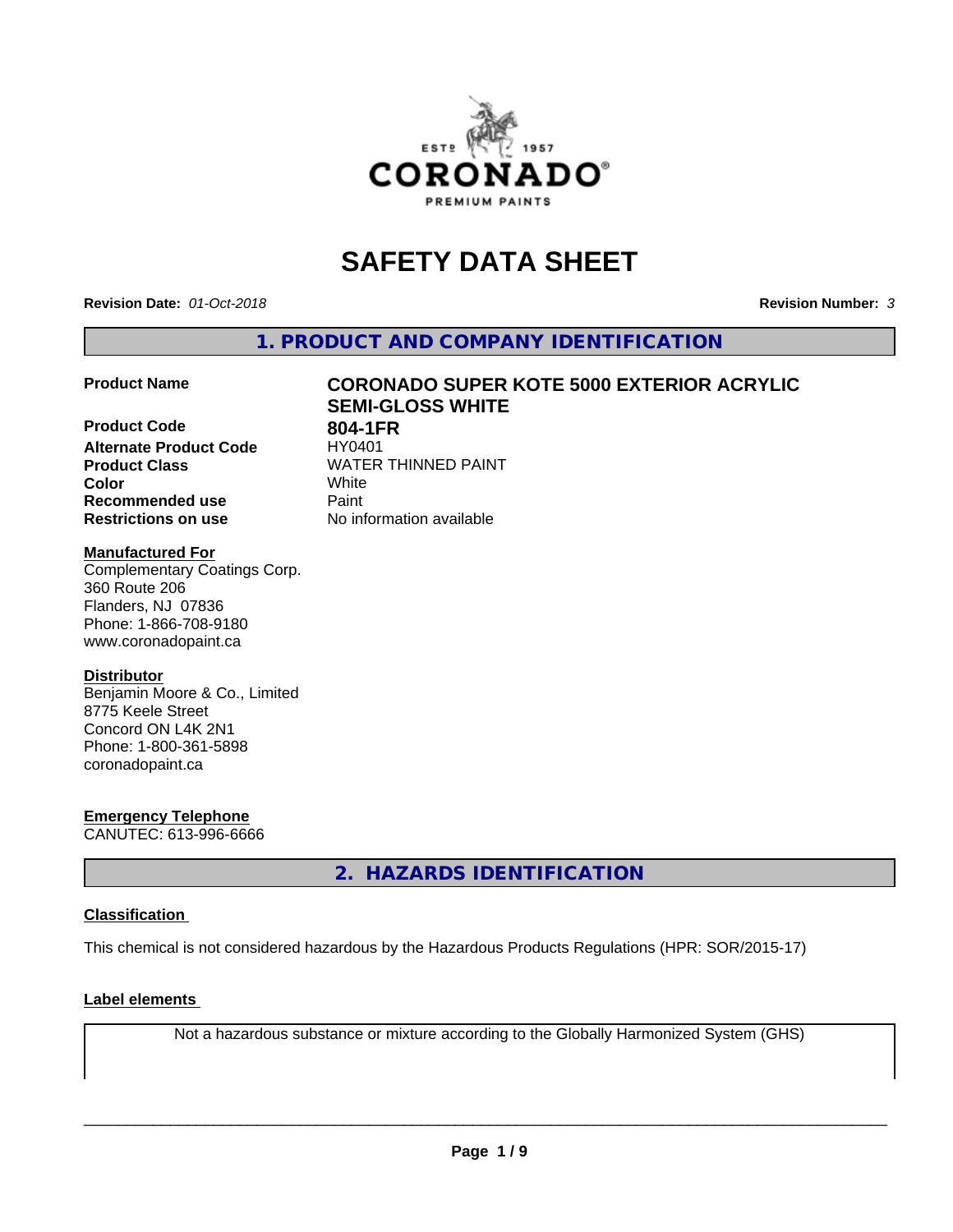**Appearance** liquid **Odor** little or no odor

**Other information**

No information available

# **3. COMPOSITION INFORMATION ON COMPONENTS**

\_\_\_\_\_\_\_\_\_\_\_\_\_\_\_\_\_\_\_\_\_\_\_\_\_\_\_\_\_\_\_\_\_\_\_\_\_\_\_\_\_\_\_\_\_\_\_\_\_\_\_\_\_\_\_\_\_\_\_\_\_\_\_\_\_\_\_\_\_\_\_\_\_\_\_\_\_\_\_\_\_\_\_\_\_\_\_\_\_\_\_\_\_

| <b>Chemical name</b>            | CAS No.    | Weight-%            |
|---------------------------------|------------|---------------------|
| Titanium dioxide                | 13463-67-7 | 10 - 30%            |
| Propylene glycol                | 57-55-6    | - 5%                |
| Sodium C14-C16 olefin sulfonate | 68439-57-6 | 0.25%<br>$-1$<br>ັ. |

|                                                                        | 4. FIRST AID MEASURES                                                                                                                        |  |
|------------------------------------------------------------------------|----------------------------------------------------------------------------------------------------------------------------------------------|--|
| <b>General Advice</b>                                                  | No hazards which require special first aid measures.                                                                                         |  |
| <b>Eye Contact</b>                                                     | Rinse thoroughly with plenty of water for at least 15<br>minutes and consult a physician.                                                    |  |
| <b>Skin Contact</b>                                                    | Wash off immediately with soap and plenty of water while<br>removing all contaminated clothes and shoes.                                     |  |
| <b>Inhalation</b>                                                      | Move to fresh air. If symptoms persist, call a physician.                                                                                    |  |
| <b>Ingestion</b>                                                       | Clean mouth with water and afterwards drink plenty of<br>water. Consult a physician if necessary.                                            |  |
| <b>Most Important Symptoms/Effects</b>                                 | None known.                                                                                                                                  |  |
| <b>Notes To Physician</b>                                              | Treat symptomatically.                                                                                                                       |  |
|                                                                        | 5. FIRE-FIGHTING MEASURES                                                                                                                    |  |
| <b>Suitable Extinguishing Media</b>                                    | Use extinguishing measures that are appropriate to local<br>circumstances and the surrounding environment.                                   |  |
| <b>Protective Equipment And Precautions For</b><br><b>Firefighters</b> | As in any fire, wear self-contained breathing apparatus<br>pressure-demand, MSHA/NIOSH (approved or equivalent)<br>and full protective gear. |  |
| <b>Specific Hazards Arising From The Chemical</b>                      | Closed containers may rupture if exposed to fire or<br>extreme heat.                                                                         |  |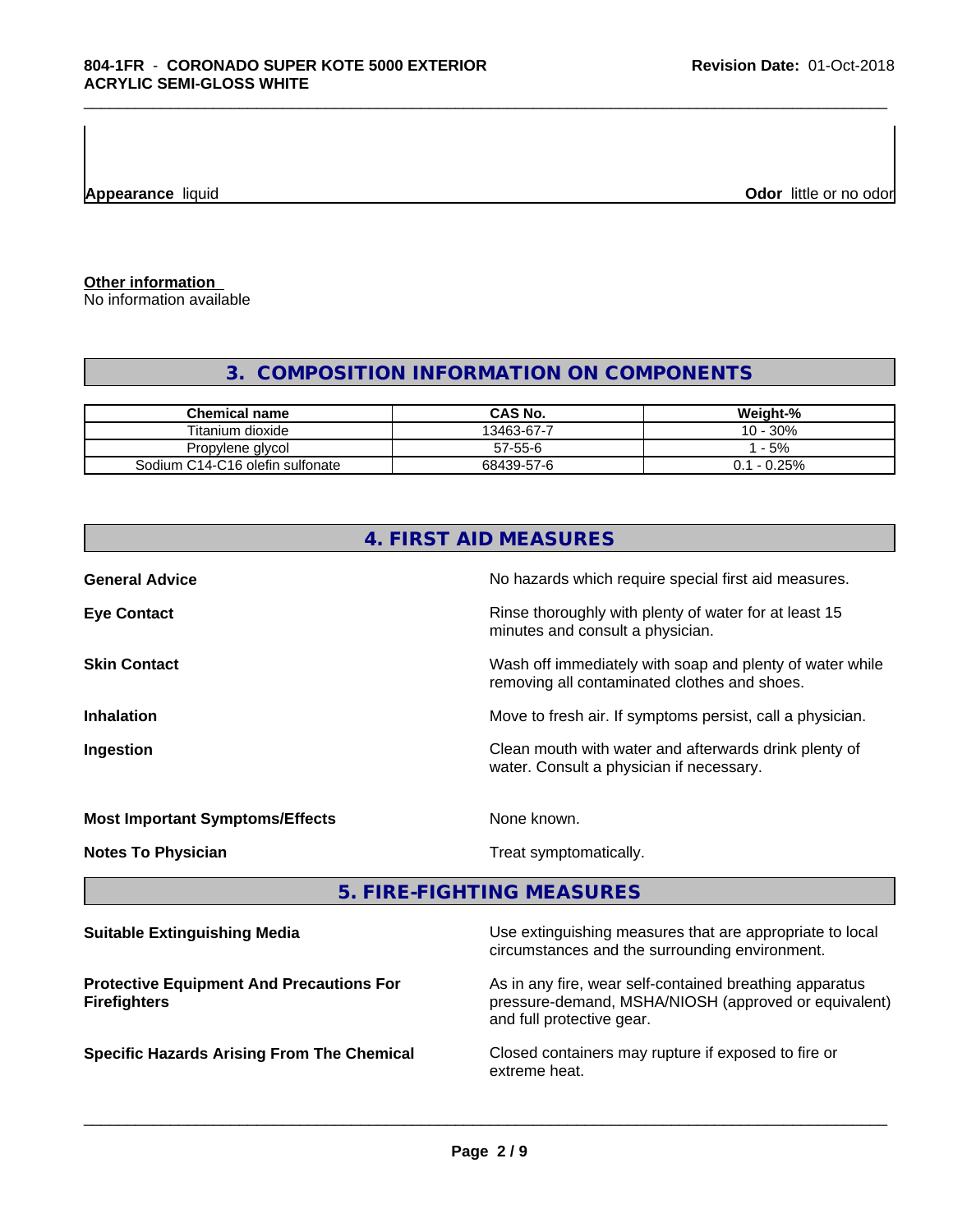| <b>Sensitivity To Mechanical Impact</b>                                          | No                                                 |
|----------------------------------------------------------------------------------|----------------------------------------------------|
| <b>Sensitivity To Static Discharge</b>                                           | No.                                                |
| <b>Flash Point Data</b><br>Flash Point (°F)<br>Flash Point (°C)<br><b>Method</b> | Not applicable<br>Not applicable<br>Not applicable |
| <b>Flammability Limits In Air</b>                                                |                                                    |
| Lower flammability limit:<br><b>Upper flammability limit:</b>                    | Not applicable<br>Not applicable                   |
| <b>NFPA</b><br>Health: 1<br>Flammability: 0                                      | Instability: 0<br><b>Special: Not Applicable</b>   |
| <b>NEDA LANANA</b>                                                               |                                                    |

\_\_\_\_\_\_\_\_\_\_\_\_\_\_\_\_\_\_\_\_\_\_\_\_\_\_\_\_\_\_\_\_\_\_\_\_\_\_\_\_\_\_\_\_\_\_\_\_\_\_\_\_\_\_\_\_\_\_\_\_\_\_\_\_\_\_\_\_\_\_\_\_\_\_\_\_\_\_\_\_\_\_\_\_\_\_\_\_\_\_\_\_\_

- **NFPA Legend** 0 - Not Hazardous
- 1 Slightly
- 2 Moderate
- 3 High
- 4 Severe

*The ratings assigned are only suggested ratings, the contractor/employer has ultimate responsibilities for NFPA ratings where this system is used.*

*Additional information regarding the NFPA rating system is available from the National Fire Protection Agency (NFPA) at www.nfpa.org.*

# **6. ACCIDENTAL RELEASE MEASURES**

| Avoid contact with skin, eyes and clothing. Ensure<br>adequate ventilation.                          |
|------------------------------------------------------------------------------------------------------|
| Prevent further leakage or spillage if safe to do so.                                                |
| See Section 12 for additional Ecological Information.                                                |
| Soak up with inert absorbent material. Sweep up and<br>shovel into suitable containers for disposal. |
|                                                                                                      |

# **7. HANDLING AND STORAGE**

| <b>Handling</b>                          | Avoid contact with skin, eyes and clothing. Avoid breathing<br>vapors, spray mists or sanding dust. In case of insufficient<br>ventilation, wear suitable respiratory equipment. |  |
|------------------------------------------|----------------------------------------------------------------------------------------------------------------------------------------------------------------------------------|--|
| <b>Storage</b>                           | Keep container tightly closed. Keep out of the reach of<br>children.                                                                                                             |  |
| <b>Incompatible Materials</b>            | No information available                                                                                                                                                         |  |
| 8. EXPOSURE CONTROLS/PERSONAL PROTECTION |                                                                                                                                                                                  |  |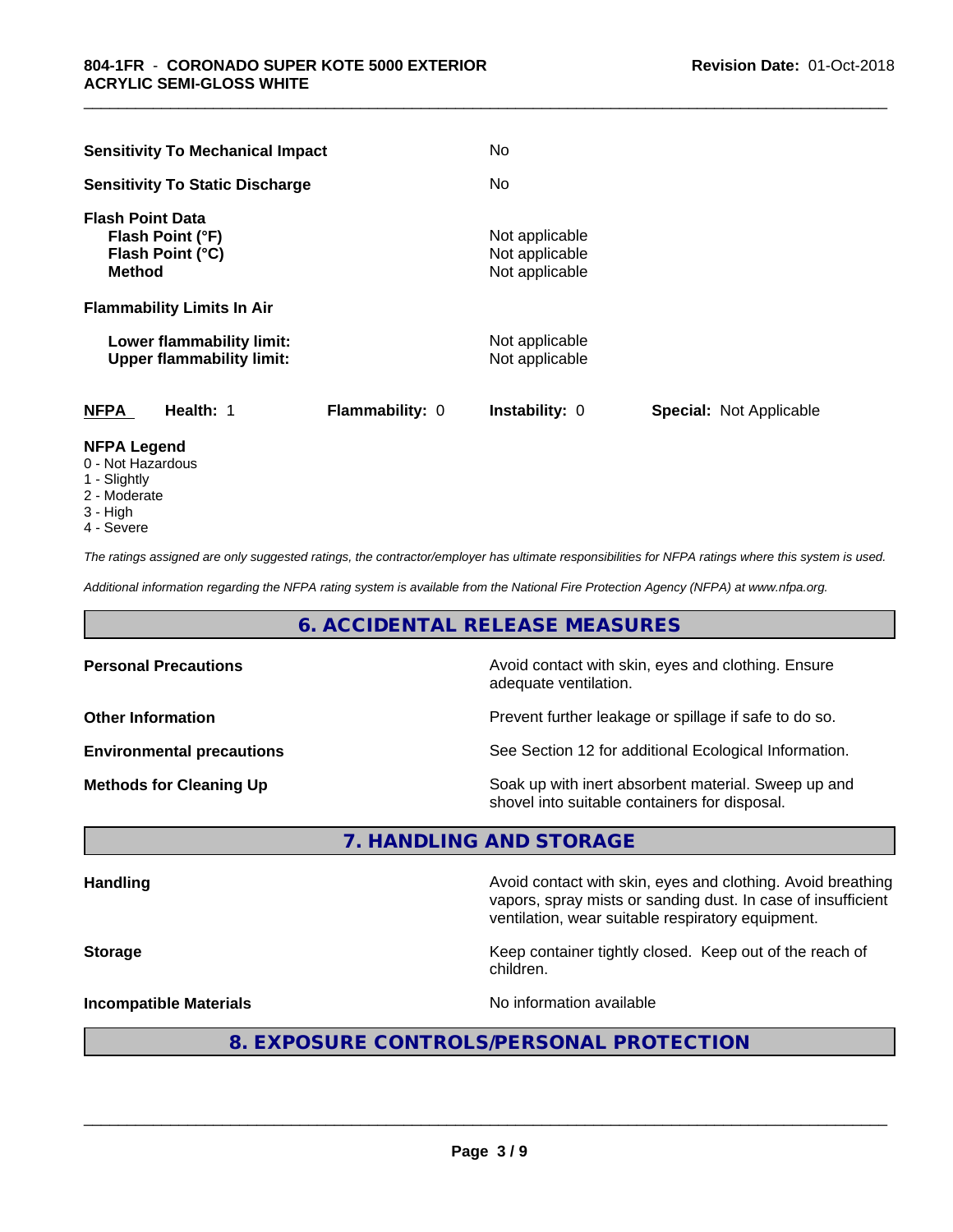# **Exposure Limits**

| <b>Chemical name</b> | <b>ACGIH TLV</b>  | Alberta           | British Columbia         | Ontario                    | Quebec                      |
|----------------------|-------------------|-------------------|--------------------------|----------------------------|-----------------------------|
| Titanium dioxide     | 10 mg/m $3$ - TWA | 10 mg/m $3$ - TWA | 10 mg/m $3$ - TWA        | 10 mg/m $3$ - TWA          | $10 \text{ mg/m}^3$ - TWAEV |
|                      |                   |                   | $3 \text{ ma/m}^3$ - TWA |                            |                             |
| Propylene glycol     | N/E               | N/E               | N/E                      | $10 \text{ mg/m}^3$ - TWA  | N/E                         |
|                      |                   |                   |                          | 50 ppm - TWA               |                             |
|                      |                   |                   |                          | $155 \text{ ma/m}^3$ - TWA |                             |

\_\_\_\_\_\_\_\_\_\_\_\_\_\_\_\_\_\_\_\_\_\_\_\_\_\_\_\_\_\_\_\_\_\_\_\_\_\_\_\_\_\_\_\_\_\_\_\_\_\_\_\_\_\_\_\_\_\_\_\_\_\_\_\_\_\_\_\_\_\_\_\_\_\_\_\_\_\_\_\_\_\_\_\_\_\_\_\_\_\_\_\_\_

#### **Legend**

ACGIH - American Conference of Governmental Industrial Hygienists Alberta - Alberta Occupational Exposure Limits British Columbia - British Columbia Occupational Exposure Limits Ontario - Ontario Occupational Exposure Limits Quebec - Quebec Occupational Exposure Limits N/E - Not established

# **Personal Protective Equipment**

**Engineering Measures Ensure** Ensure adequate ventilation, especially in confined areas.

**Eye/Face Protection Safety glasses with side-shields. Skin Protection Protection Protective gloves and impervious clothing. Respiratory Protection In case of insufficient ventilation wear suitable respiratory** equipment.

**Hygiene Measures Avoid contact with skin, eyes and clothing. Remove and Avoid contact with skin, eyes and clothing. Remove and Avoid contact with skin, eyes and clothing. Remove and** wash contaminated clothing before re-use. Wash thoroughly after handling.

# **9. PHYSICAL AND CHEMICAL PROPERTIES**

**Appearance** liquid **Odor** little or no odor **Odor Threshold** No information available **Density (lbs/gal)** 9.85 - 9.95 **Specific Gravity** 1.18 - 1.20 **pH** No information available **Viscosity (cps)** No information available **Solubility(ies)** No information available **Water solubility** No information available **Evaporation Rate No information available No information available Vapor pressure @20 °C (kPa)** No information available **Vapor density**<br> **We Solids**<br>
We Solid With the Solid Support of the Minimal Support of the Minimal Support of the Minimal Support of the With Minimal Support of the With Support of the With Support of the With Support of Wt. % Solids **Vol. % Solids** 25 - 35 **Wt. % Volatiles** 55 - 65 **Vol. % Volatiles** 65 - 75 **VOC Regulatory Limit (g/L)** < 100 **Boiling Point (°F)** 212 **Boiling Point (°C)** 100 **Freezing Point (°F)** 32 **Freezing Point (°C)** 0 **Flash Point (°F)** Not applicable **Flash Point**  $(^{\circ}C)$  Not applicable **Method** Not applicable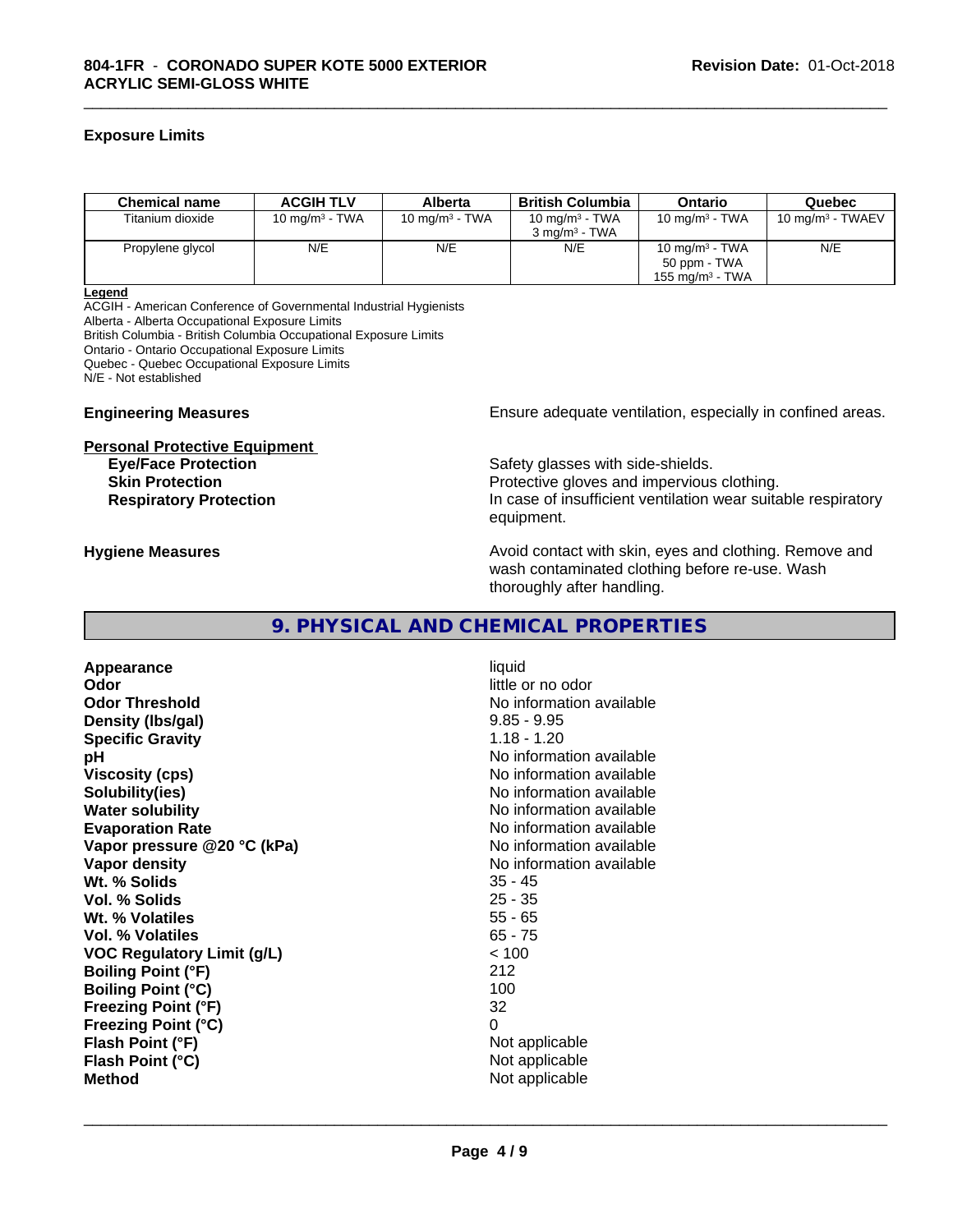**Flammability (solid, gas)**<br> **Commability limit:**<br>
Upper flammability limit:<br>
Not applicable **Upper flammability limit:**<br> **Lower flammability limit:**<br>
Not applicable<br>
Not applicable **Lower flammability limit:**<br> **Autoignition Temperature (°F)**<br>
Mo information available **Autoignition Temperature (°F)**<br> **Autoignition Temperature (°C)** No information available Autoignition Temperature (°C)<br>
Decomposition Temperature (°F)<br>
No information available **Decomposition Temperature (°F) Decomposition Temperature (°C)** No information available<br> **Partition coefficient Partition available** 

**No information available** 

\_\_\_\_\_\_\_\_\_\_\_\_\_\_\_\_\_\_\_\_\_\_\_\_\_\_\_\_\_\_\_\_\_\_\_\_\_\_\_\_\_\_\_\_\_\_\_\_\_\_\_\_\_\_\_\_\_\_\_\_\_\_\_\_\_\_\_\_\_\_\_\_\_\_\_\_\_\_\_\_\_\_\_\_\_\_\_\_\_\_\_\_\_

# **10. STABILITY AND REACTIVITY**

| <b>Reactivity</b>                         | Not Applicable                           |
|-------------------------------------------|------------------------------------------|
| <b>Chemical Stability</b>                 | Stable under normal conditions.          |
| <b>Conditions to avoid</b>                | Prevent from freezing.                   |
| <b>Incompatible Materials</b>             | No materials to be especially mentioned. |
| <b>Hazardous Decomposition Products</b>   | None under normal use.                   |
| <b>Possibility of hazardous reactions</b> | None under normal conditions of use.     |

# **11. TOXICOLOGICAL INFORMATION**

**Product Information Information on likely routes of exposure**

**Principal Routes of Exposure Exposure** Eye contact, skin contact and inhalation.

**Acute Toxicity<br>Product Information** 

**No information available** 

# **Symptoms related to the physical,chemical and toxicological characteristics**

**Symptoms** No information available

 $\overline{\phantom{a}}$  ,  $\overline{\phantom{a}}$  ,  $\overline{\phantom{a}}$  ,  $\overline{\phantom{a}}$  ,  $\overline{\phantom{a}}$  ,  $\overline{\phantom{a}}$  ,  $\overline{\phantom{a}}$  ,  $\overline{\phantom{a}}$  ,  $\overline{\phantom{a}}$  ,  $\overline{\phantom{a}}$  ,  $\overline{\phantom{a}}$  ,  $\overline{\phantom{a}}$  ,  $\overline{\phantom{a}}$  ,  $\overline{\phantom{a}}$  ,  $\overline{\phantom{a}}$  ,  $\overline{\phantom{a}}$ 

# **Delayed and immediate effects as well as chronic effects from short and long-term exposure**

| Eye contact                   | May cause slight irritation                                                                                     |
|-------------------------------|-----------------------------------------------------------------------------------------------------------------|
| <b>Skin contact</b>           | Substance may cause slight skin irritation. Prolonged or<br>repeated contact may dry skin and cause irritation. |
| <b>Inhalation</b>             | May cause irritation of respiratory tract.                                                                      |
| Ingestion                     | Ingestion may cause gastrointestinal irritation, nausea,<br>vomiting and diarrhea.                              |
| <b>Sensitization</b>          | No information available.                                                                                       |
| <b>Neurological Effects</b>   | No information available.                                                                                       |
| <b>Mutagenic Effects</b>      | No information available.                                                                                       |
| <b>Reproductive Effects</b>   | No information available.                                                                                       |
| <b>Developmental Effects</b>  | No information available.                                                                                       |
| <b>Target organ effects</b>   | No information available.                                                                                       |
| <b>STOT - single exposure</b> | No information available.                                                                                       |
|                               |                                                                                                                 |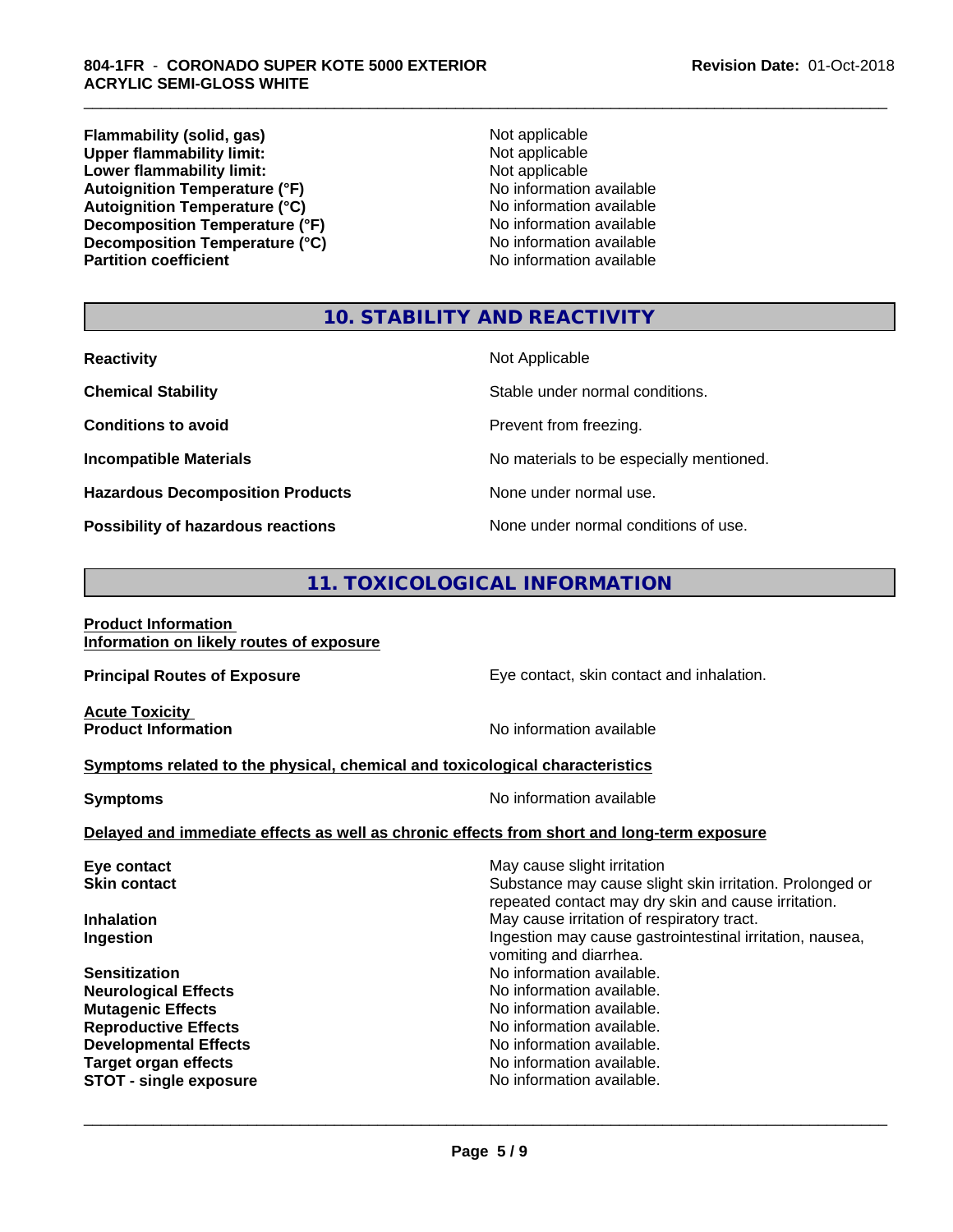# **STOT - repeated exposure and the set of the STOT - repeated exposure**<br> **Other adverse effects CONS CONS CONS NO** information available. **Other adverse effects<br>Aspiration Hazard**

No information available.

\_\_\_\_\_\_\_\_\_\_\_\_\_\_\_\_\_\_\_\_\_\_\_\_\_\_\_\_\_\_\_\_\_\_\_\_\_\_\_\_\_\_\_\_\_\_\_\_\_\_\_\_\_\_\_\_\_\_\_\_\_\_\_\_\_\_\_\_\_\_\_\_\_\_\_\_\_\_\_\_\_\_\_\_\_\_\_\_\_\_\_\_\_

**Numerical measures of toxicity**

**The following values are calculated based on chapter 3.1 of the GHS document**

| <b>ATEmix (oral)</b>   | 59162 mg/kg |
|------------------------|-------------|
| <b>ATEmix (dermal)</b> | 812725      |

# **Component Information**

Titanium dioxide LD50 Oral: > 10000 mg/kg (Rat) Propylene glycol LD50 Oral: 20000 mg/kg (Rat) LD50 Dermal: 20800 mg/kg (Rabbit)

# **Chronic Toxicity**

# **Carcinogenicity**

*The information below indicateswhether each agency has listed any ingredient as a carcinogen:.*

| <b>Chemical name</b>    | <b>IARC</b>                       | <b>NTP</b> |
|-------------------------|-----------------------------------|------------|
|                         | 2B<br>Possible Human Carcinogen ! |            |
| Titanium J<br>, dioxide |                                   |            |

• Although IARC has classified titanium dioxide as possibly carcinogenic to humans (2B), their summary concludes: "No significant exposure to titanium dioxide is thought to occur during the use of products in which titanium dioxide is bound to other materials, such as paint."

## **Legend**

IARC - International Agency for Research on Cancer NTP - National Toxicity Program OSHA - Occupational Safety & Health Administration

**12. ECOLOGICAL INFORMATION**

# **Ecotoxicity Effects**

The environmental impact of this product has not been fully investigated.

# **Product Information**

# **Acute Toxicity to Fish**

No information available

## **Acute Toxicity to Aquatic Invertebrates**

No information available

## **Acute Toxicity to Aquatic Plants**

No information available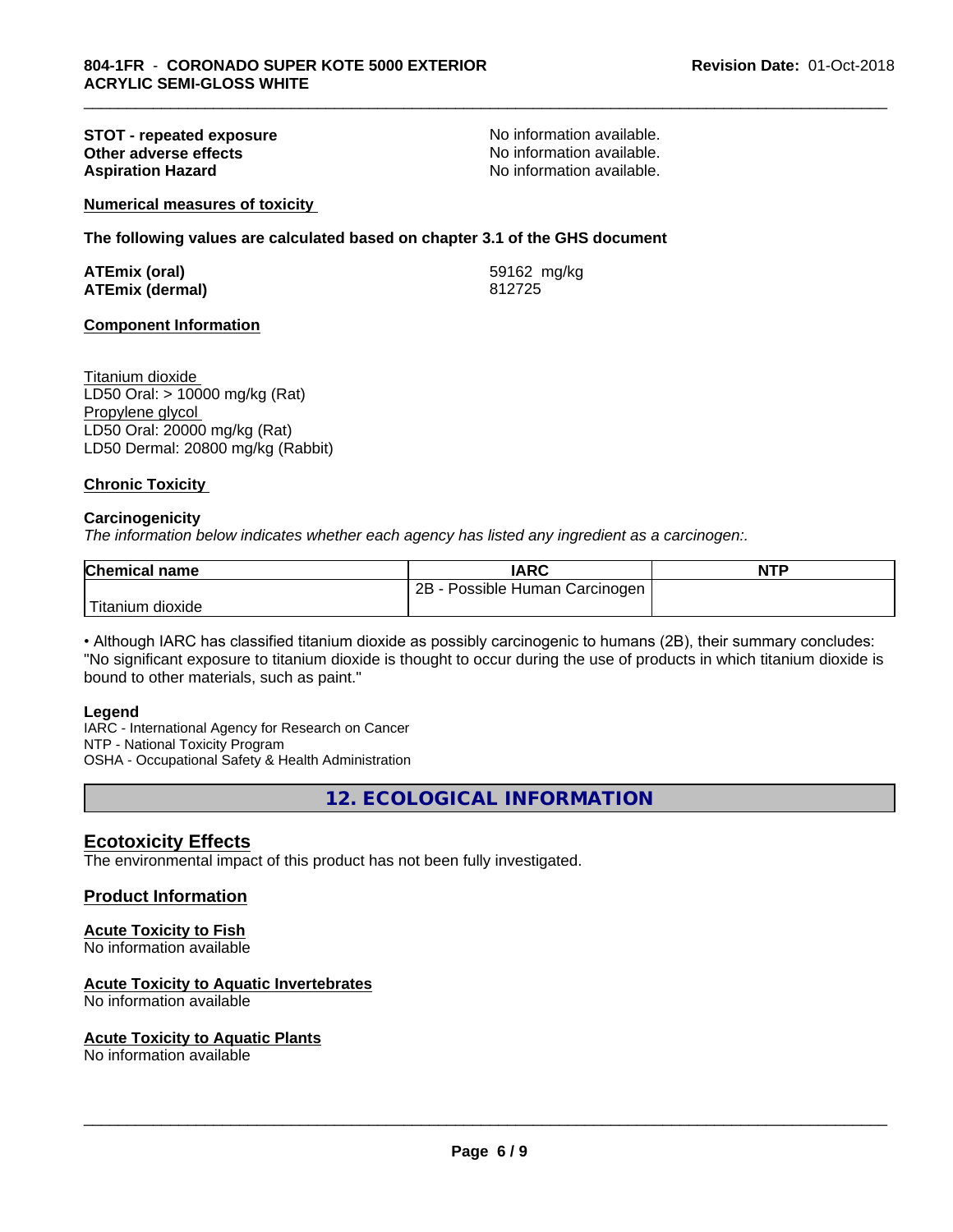#### **Persistence / Degradability**

No information available.

# **Bioaccumulation**

No information available.

# **Mobility in Environmental Media**

No information available.

# **Ozone**

No information available

# **Component Information**

#### **Acute Toxicity to Fish**

Titanium dioxide  $LCS0:$  > 1000 mg/L (Fathead Minnow - 96 hr.) Propylene glycol LC50: 710 mg/L (Fathead Minnow - 96 hr.)

## **Acute Toxicity to Aquatic Invertebrates**

Propylene glycol EC50: > 10000 mg/L (Daphnia magna - 24 hr.)

## **Acute Toxicity to Aquatic Plants**

No information available

**13. DISPOSAL CONSIDERATIONS**

\_\_\_\_\_\_\_\_\_\_\_\_\_\_\_\_\_\_\_\_\_\_\_\_\_\_\_\_\_\_\_\_\_\_\_\_\_\_\_\_\_\_\_\_\_\_\_\_\_\_\_\_\_\_\_\_\_\_\_\_\_\_\_\_\_\_\_\_\_\_\_\_\_\_\_\_\_\_\_\_\_\_\_\_\_\_\_\_\_\_\_\_\_

**Waste Disposal Method Dispose of in accordance with federal, state, provincial,** and local regulations. Local requirements may vary, consult your sanitation department or state-designated environmental protection agency for more disposal options.

# **14. TRANSPORT INFORMATION**

| <b>TDG</b>         | Not regulated |
|--------------------|---------------|
| <b>ICAO / IATA</b> | Not regulated |
| <b>IMDG / IMO</b>  | Not regulated |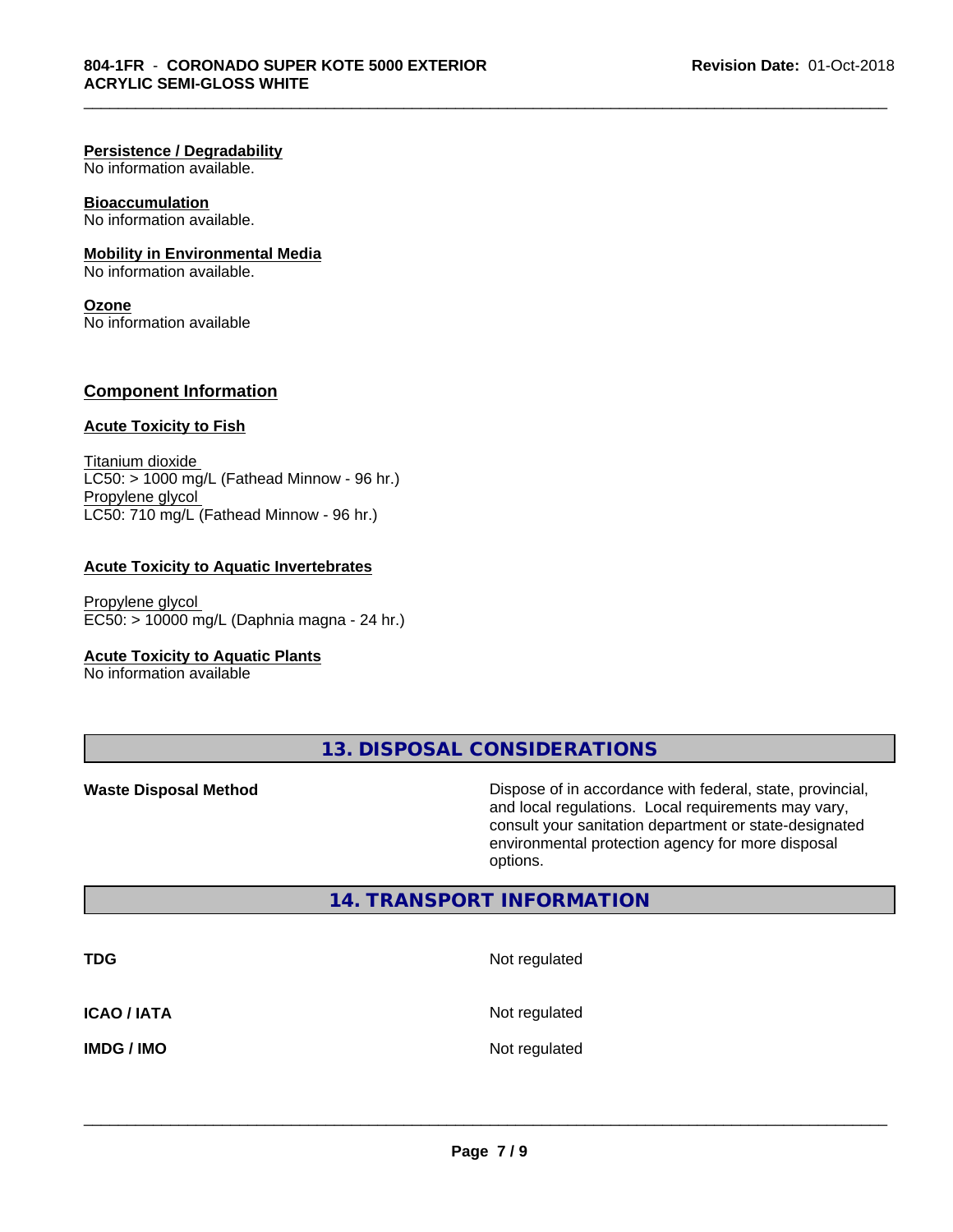# **15. REGULATORY INFORMATION**

\_\_\_\_\_\_\_\_\_\_\_\_\_\_\_\_\_\_\_\_\_\_\_\_\_\_\_\_\_\_\_\_\_\_\_\_\_\_\_\_\_\_\_\_\_\_\_\_\_\_\_\_\_\_\_\_\_\_\_\_\_\_\_\_\_\_\_\_\_\_\_\_\_\_\_\_\_\_\_\_\_\_\_\_\_\_\_\_\_\_\_\_\_

# **International Inventories**

| <b>TSCA: United States</b> | Yes - All components are listed or exempt. |
|----------------------------|--------------------------------------------|
| <b>DSL: Canada</b>         | Yes - All components are listed or exempt. |

# **National Pollutant Release Inventory (NPRI)**

#### **NPRI Parts 1- 4**

This product contains the following Parts 1-4 NPRI chemicals:

*None*

#### **NPRI Part 5**

This product contains the following NPRI Part 5 Chemicals:

*None*

#### **WHMIS Regulatory Status**

This product has been classified in accordance with the hazard criteria of the Hazardous Products Regulations (HPR) and the SDS contains all the information required by the HPR.

| 16. OTHER INFORMATION                                                                |           |                        |                      |          |  |  |  |
|--------------------------------------------------------------------------------------|-----------|------------------------|----------------------|----------|--|--|--|
| HMIS -                                                                               | Health: 1 | <b>Flammability: 0</b> | <b>Reactivity: 0</b> | $PPE: -$ |  |  |  |
| <b>HMIS Legend</b><br>0 - Minimal Hazard<br>1 - Slight Hazard<br>2 - Moderate Hazard |           |                        |                      |          |  |  |  |

- 3 Serious Hazard
- 4 Severe Hazard
- \* Chronic Hazard
- X Consult your supervisor or S.O.P. for "Special" handling instructions.

*Note: The PPE rating has intentionally been left blank. Choose appropriate PPE that will protect employees from the hazards the material will present under the actual normal conditions of use.*

*Caution: HMISÒ ratings are based on a 0-4 rating scale, with 0 representing minimal hazards or risks, and 4 representing significant hazards or risks. Although HMISÒ ratings are not required on MSDSs under 29 CFR 1910.1200, the preparer, has chosen to provide them. HMISÒ ratings are to be used only in conjunction with a fully implemented HMISÒ program by workers who have received appropriate HMISÒ training. HMISÒ is a registered trade and service mark of the NPCA. HMISÒ materials may be purchased exclusively from J. J. Keller (800) 327-6868.*

 **WARNING!** If you scrape, sand, or remove old paint, you may release lead dust. LEAD IS TOXIC. EXPOSURE TO LEAD DUST CAN CAUSE SERIOUS ILLNESS, SUCH AS BRAIN DAMAGE, ESPECIALLY IN CHILDREN. PREGNANT WOMEN SHOULD ALSO AVOID EXPOSURE.Wear a NIOSH approved respirator to control lead exposure. Clean up carefully with a HEPA vacuum and a wet mop. Before you start, find out how to protect yourself and your family by logging onto Health Canada @

http://www.hc-sc.gc.ca/ewh-semt/contaminants/lead-plomb/asked\_questions-questions\_posees-eng.php.